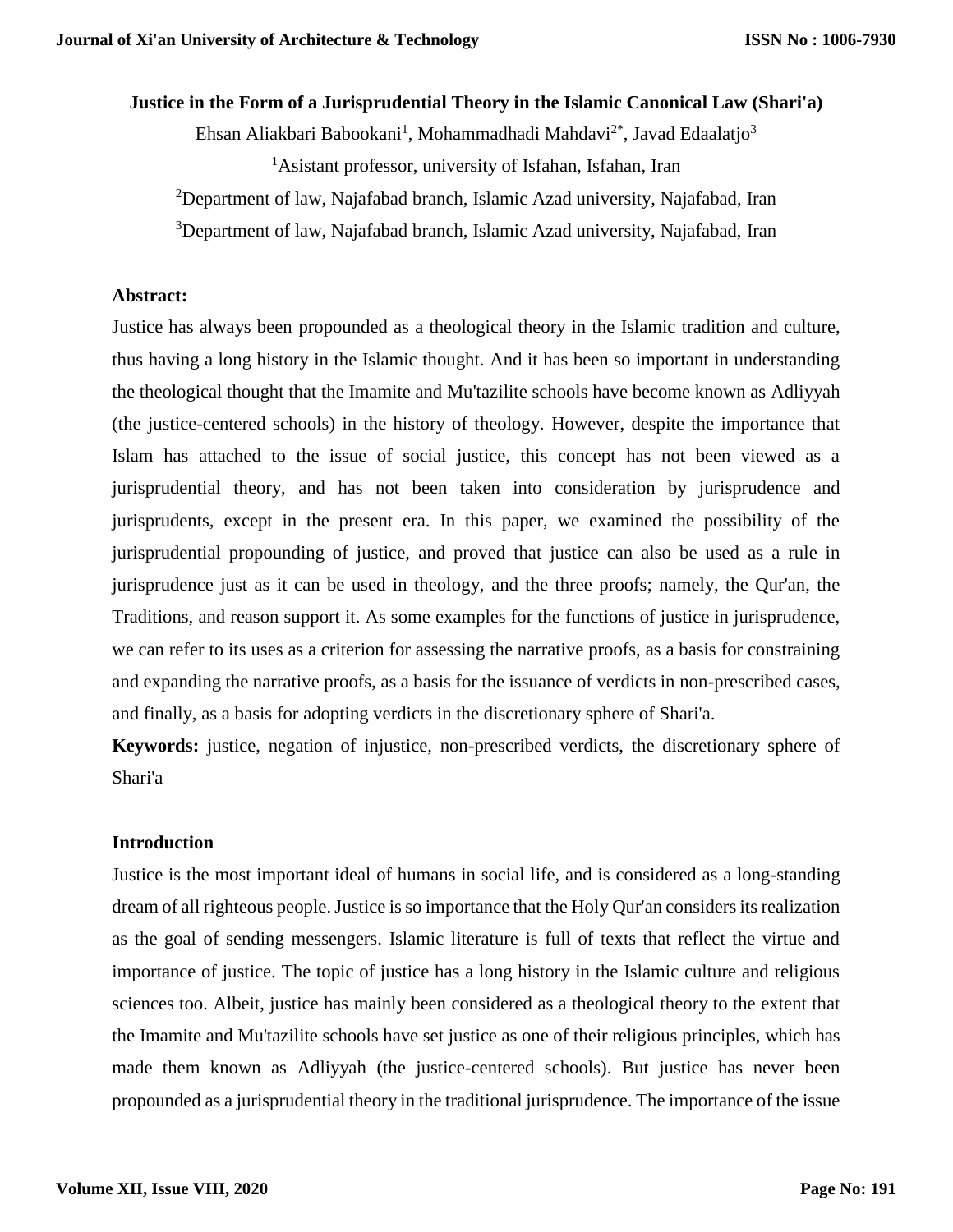arises from the fact that justice, as one of the most important verdicts of practical reason, is most closely related to jurisprudence, which is essentially the science of acts to be done by the obligated. Nonetheless, justice has never been regarded as a jurisprudential theory among jurisprudents, and it was merely considered as a theological theory. According to Martyr Motahhari: "The principle of social justice, with all its importance, has been neglected in our jurisprudence. And while some generalities have been obtained in jurisprudence using Qu'anic verses such as "Do good to your parents" and "Fulfill the promises and covenants once made", but despite all emphasis that the Holy Qur'an has laid on the issue of social justice, no general rule or principle has been extracted from it. And this has led to the stagnation of our social thought." (Motahhari, 1988: 27) In this paper, we are seeking to investigate the question that whether we can propound justice in the form of a jurisprudential theory, and use it in the process of inference, or that we should take the traditional path in this regard, and ignore this fundamental concept in jurisprudence, and that if the answer to the first part is yes, what its place is going to be and how the framework of using it will be.

#### **Concepts and Vocabulary**

#### **Adl (Justice)**

The Arabic word "Adl" is used in two opposing meanings. The first meaning is equality and moderation, and the second meaning deviation. (Ibn Faris, 1983: 264/4; Al-Hemyari, 1999: 4419/7)It is also said that Adl is what the human soul considers straight, and is the opposite of the Arabic word "Jawr: transgression". (Ibn Mandhur, 1993: 430/11) This term is sometimes used in the sense of an adjective too. In this sense, they may say "Someone is Adl (justice)", which means the person's words and acts are commendable. (Farahidi, 1989: 38/2) This term is also used to mean peer and match (Al-Turayhi, 1995: 133/3), moderation in things to be done, and the mean between the two extremes; excess and deficiency. (Farahidi, ibid.: 38/2) Ragheb's lexicon also refers to equal division and equality in reward and punishment as meanings of Adl. (Ragheb, 1991: 551)

It is difficult to exactly explain the meaning set for Adl due to various interpretations by etymologists, which are more than what we have mentioned here. But what matters is that Adl is used in all the aforesaid senses, and that in each case, by paying attention to proofs existing in the text, you can find the context in which Adl is used. Therefore, seeking to find the etymological meaning of Adl is not so helpful, as it may not seem so possible either.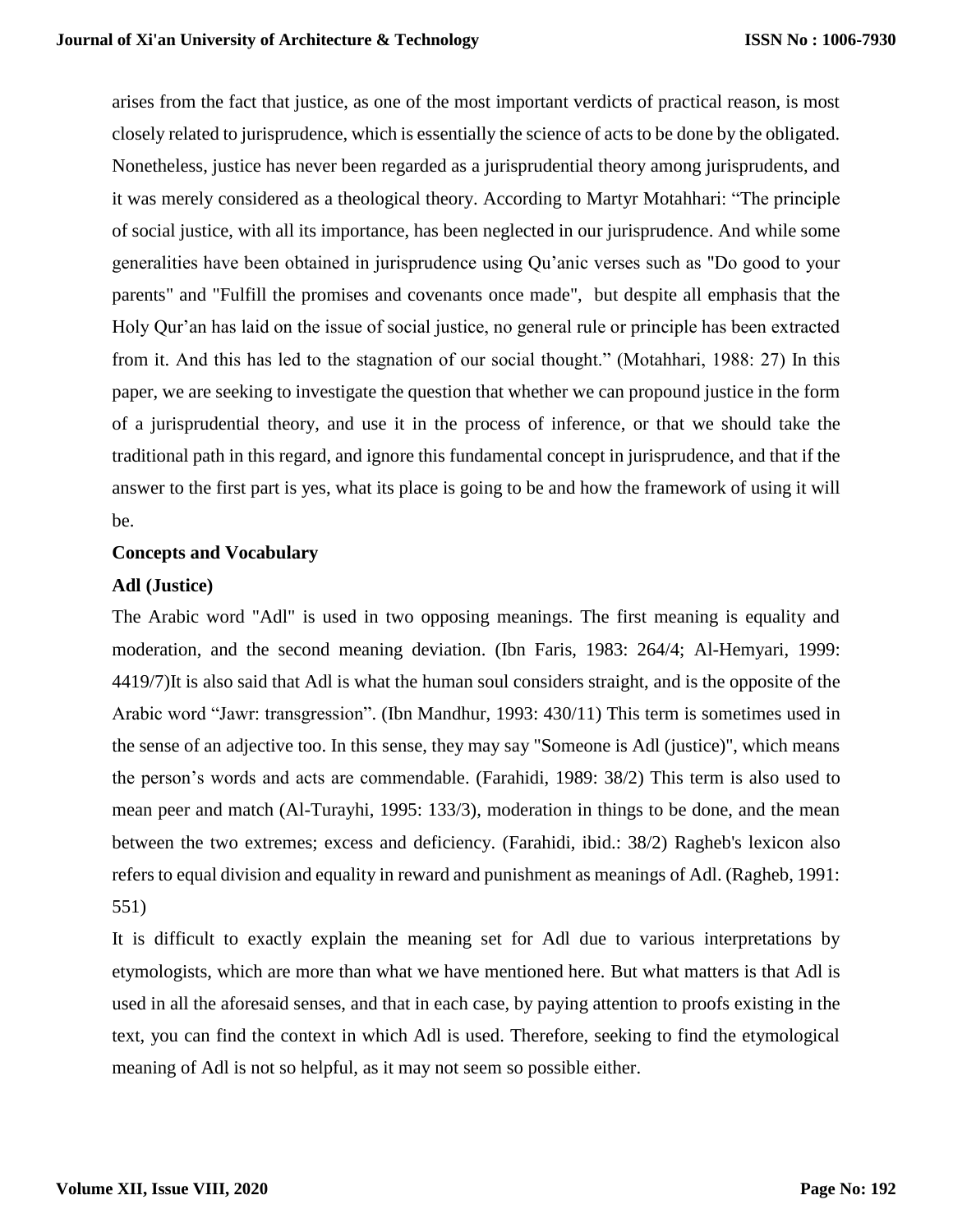Nonetheless, it seems that the most comprehensive expression in this regard is what Imam Ali says: "Justice (Adl) puts things in their places" (Sayyed Radhi, 1993: 495), which has been expressed in other places as "Putting things in their places" or "Giving every right owner their right." Because equality and balance in things and avoiding extremes and the like are all instances of "Giving every right owner their right" and "Putting things in their places".

# **Ẓulm (Injustice):**

The Arabic word "Ẓulm" is considered as putting things in places other than their original places. (Al-Jawhari, 1989: 1977/5; Ibn Mandhur, ibid.: 373/12) Ibn Faris has mentioned two meanings for it; the first meaning is darkness and is the opposite of light, and the second meaning is the one we mentioned, with the exception that he added the adverb "infringingly; in an infringing manner" as well. (Ibn Faris, ibid.: 468/3) It seems that the addition of this adverb is due to the same reason mentioned in the words of Imam Ali on the difference between bounty and justice, saying that bounty makes matters deviate from their original directions, but this is not done in an infringing way. (Sayyed Radhi, 1993: 496), Deviation from moderation has also been mentioned among the meanings of Ẓulm (injustice). (Ibn Mandhur, ibid.)

In any case, as can be inferred from the words of etymologists, though not mentioned explicitly, most of the meanings mentioned for Ẓulm are in some way the opposites of the meanings mentioned for Adl. Hence, it can be used as the opposite of Adl, even though etymologists have mostly used the word "Jawr: transgression" as the opposite of Adl. (Al-Zubaidi, 1993: 471/15)

# **Qist (Equity)**

Like "Adl", the other Arabic term "Qist" has two opposing meanings; because if it is from the mere triliteral Arabic infinitive "Qosut", it means deviation from what is right (Sahib ibn Abbad, 1993: 281/5), and if it is from the derived form of the triliteral Arabic root "Eqsaat", then it means "Adl: justice" (Farahidi, ibid.: 71/5) as mentioned in the noble Qur'anic verse "And be equitable. Surely, God loves the equitable" (Al-Ḥujurāt/9). The following is from the book "Lisān al-ʿArab; The Tongue of the Arabs": It is said: Aqsata (he did equitably), Yuqseto (he does equitably); and he is Muqsit (equitable) if he acts justly. And Qasata (he deviated from what is right), Yaqseto (he deviates from what is right); and he is Qāsit (deviates from right) if he transgresses. (Ibn Mandhur, ibid.: 377/7)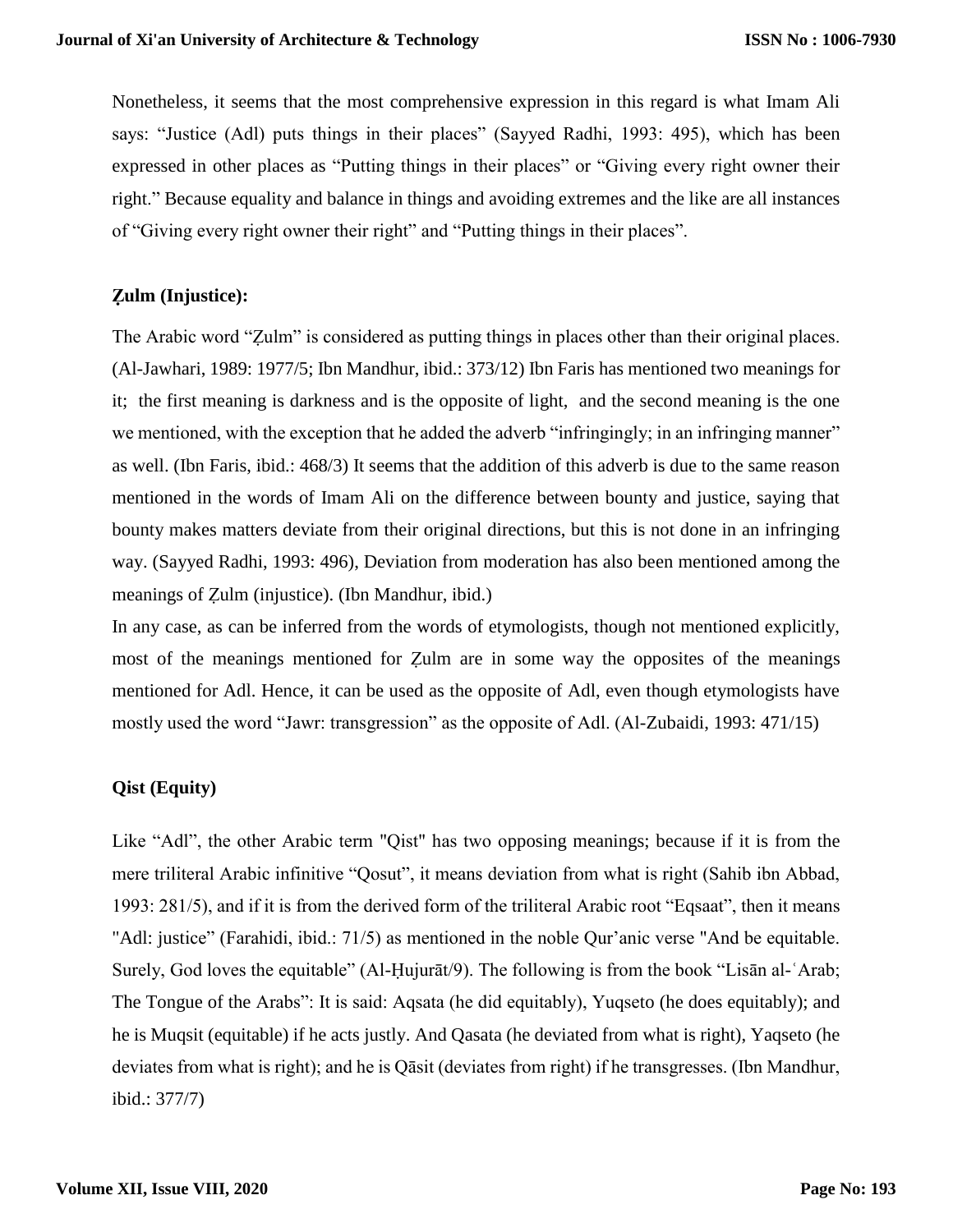The term "Qast" with fathah (a short vowel representing a short  $\alpha$ ) means Jawr (transgression) (Ibn Faris, ibid.: 86/5), and the term "Qist" with Kasrah (a short vowel representing a short /i/) means share and portion (Sahib ibn Abbad, ibid.: 281/5), and also justice (Ibn Faris, ibid.: 85/5) as mentioned in the noble Qur'anic verse "Say my Lord has enjoined justice" (Al-Aʻrāf /29).

Therefore, it seems that the word "Qist" should be considered synonymous with "Adl: justice" as it was mainly used in the same sense in the Holy Qur'an.

# **Terminological Meanings of Adl in Different Branches of Science**

#### **Adl in Theological and Philosophical Terminology:**

The Arabic word "Adl: justice" in philosophy is most often used as an attribute of God. This means that every creature has a capability, based on which they are entitled to grace from God, and that God, Who is the absolute bountiful, gives every creature the amount of grace they deserve. And that is why He is called Just (equitable). Therefore, Adl (justice) means raining down the blessings of being and perfection to creatures with capabilities and Ẓulm (injustice) the denial of this grace to them. (Molla Sadra, 1981: 192/5) Albeit, Adl is used in a more general sense in classical texts of theology, such that it is said that Adel (just) is a person who does not commit a reprehensible act, and who does not disrupt his or her obligatory acts. (Al-Shaykh Al-Mufid, 1992: 32) And to define reprehensible and obligatory acts, they say that a reprehensible act is an act or inaction, whose perpetrator deserves blame in the world and punishment in the hereafter, and that an obligatory act is what, whose doer deserves praise in the world and reward in the hereafter. (Ibid.: 32) Mulla Abdul-Razzaq Laheeji believes that the purpose of using the word Adl (justice) is to show the necessity of describing the essential self-existent (God) as one who does good and beautiful acts, and considering Him free from injustice and reprehensible acts. According to him, justice is one of the practical attributes of God (Laheeji, 1993: 57)

#### **Adl in the Terminology of Ethics:**

In ethics, two terminological meanings can be found for Adl (justice):

a) Adl (justice) in the sense of a kind of perfection which is the mean between the two extremes; excess and deficiency:

In ethics, virtues are enumerated for the human soul, which lie in the mean between the two extremes; excess and deficiency, in that area of moral acts. In other words, every moral virtue lies at the mean between two vices, one of which is towards excess, and the other towards deficiency, and whoever save themselves from these extremes; excess and deficiency, and put their soul at the equilibrium point, this equilibrium point will be a virtue for their soul. For instance, we can refer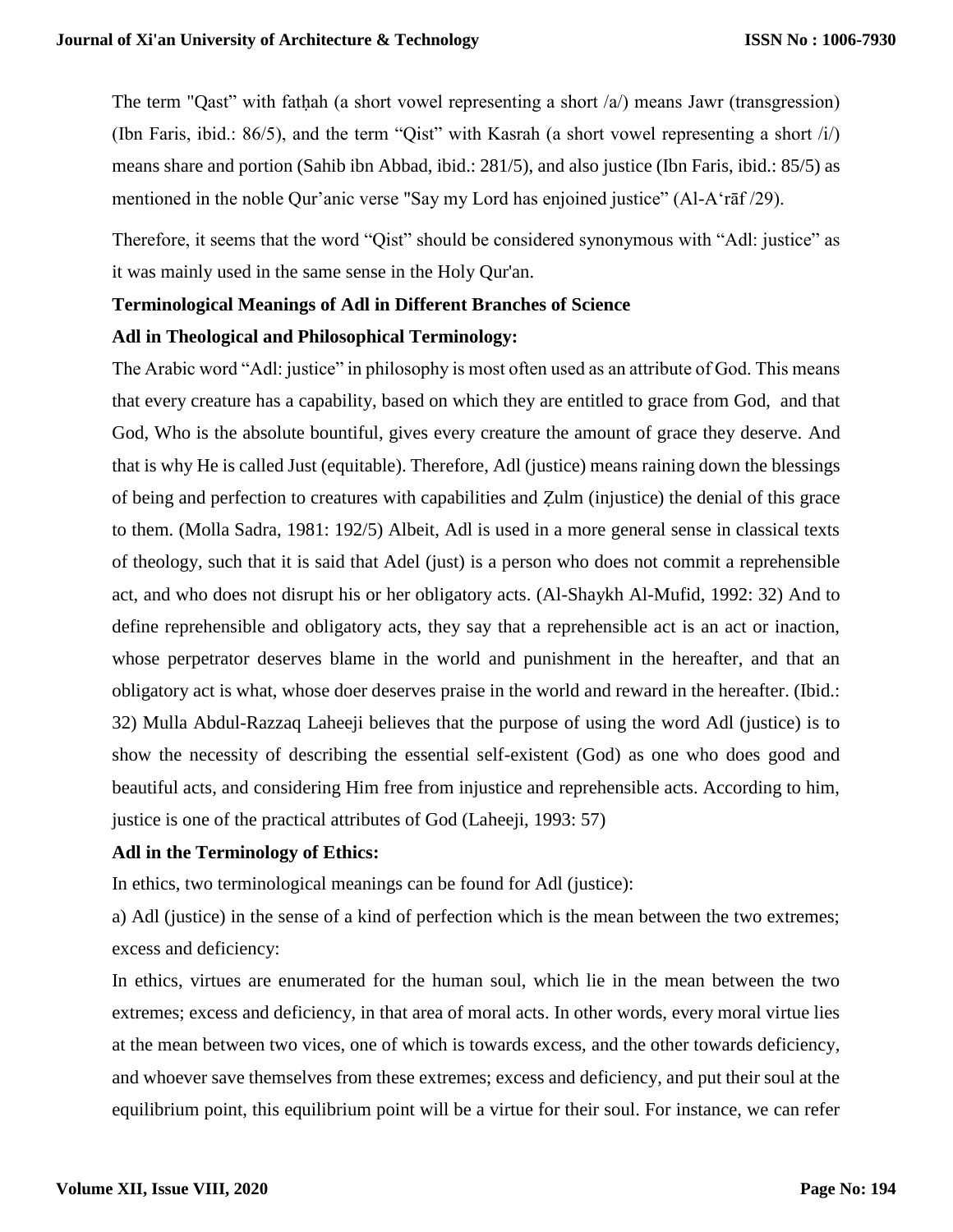to courage, which is the mean between two ethical vices; namely, cowardice on the deficiency side and rashness on the excess side, both of which are caused by deficiencies in the soul. And the one, who saves his or her soul from these two extremes and puts it at the mean between them, is courageous and has a moral virtue. Based on this explanation, the perfection of the human soul is Adl (justice) and balance in all of his or her apparent and inner attributes and acts. (Naraqi, Bita: 95/1)

b) Adl (Justice) as a moral virtue:

In this sense, Adl (justice) is a moral virtue besides other virtues such as sincerity, humility, and so on. This virtue means observing the rights of others (ibid., 171/2) and/or to like for others what you like for yourself, and to dislike for others what you do not like for yourself. (Ibid.)

#### **Adl in Jurisprudential Terminology:**

In jurisprudential terminology, Adl (or Adalat: justice) is more closely tied to topics such as the status of witnesses, judges, muftis<sup>1</sup>, and leaders of congregational prayer. Here, Adalat or Adl (justice) means a sensual quality or an aptitude in a human being, which commends them to do their obligatory acts, which prohibits them from committing sins, and which, in brief, motivates them to accompany piety and fairness. (Naraqi, 2001: 158; Fakhr al-Mohaqqeqin, 1967: 419/4) Besides this terminological meaning, jurisprudents have sometimes referred to a rule called the "rule of justice and fairness," which is, according to the words of their famous ones, a rule for resolving financial disputes. In explaining this rule, it has been said that whenever the status of a property among two or more people is not clear in terms of ownership, and there is general knowledge of the ownership of one of them, but there is no proof that which one is the owner, based on the rule of justice and fairness, the property shall be divided among the claimants, and shall be given to all of them. In this case, if we do not give the property to any of them, we will be acting contrarily to our general knowledge. And if we give it to one of them, this will be preference without a justification, and furthermore, the property may be given to a non-owner, in which case we will be guilty of injustice. Therefore, justice requires us to act in a way that at least half the property is received by its real owner. (See Aqa Zia Iraqi, Bita: 176)

#### **The Theological Background of Discussion about Justice**

One of the pivotal and important issues in the theology of divine religions is the principle of justice and philosophy, which is a basis for many theological issues, and to which is referred in various

 $\overline{\phantom{a}}$ 

<sup>&</sup>lt;sup>1</sup> Mufti: A Muslim legal expert who is empowered to give rulings on religious matters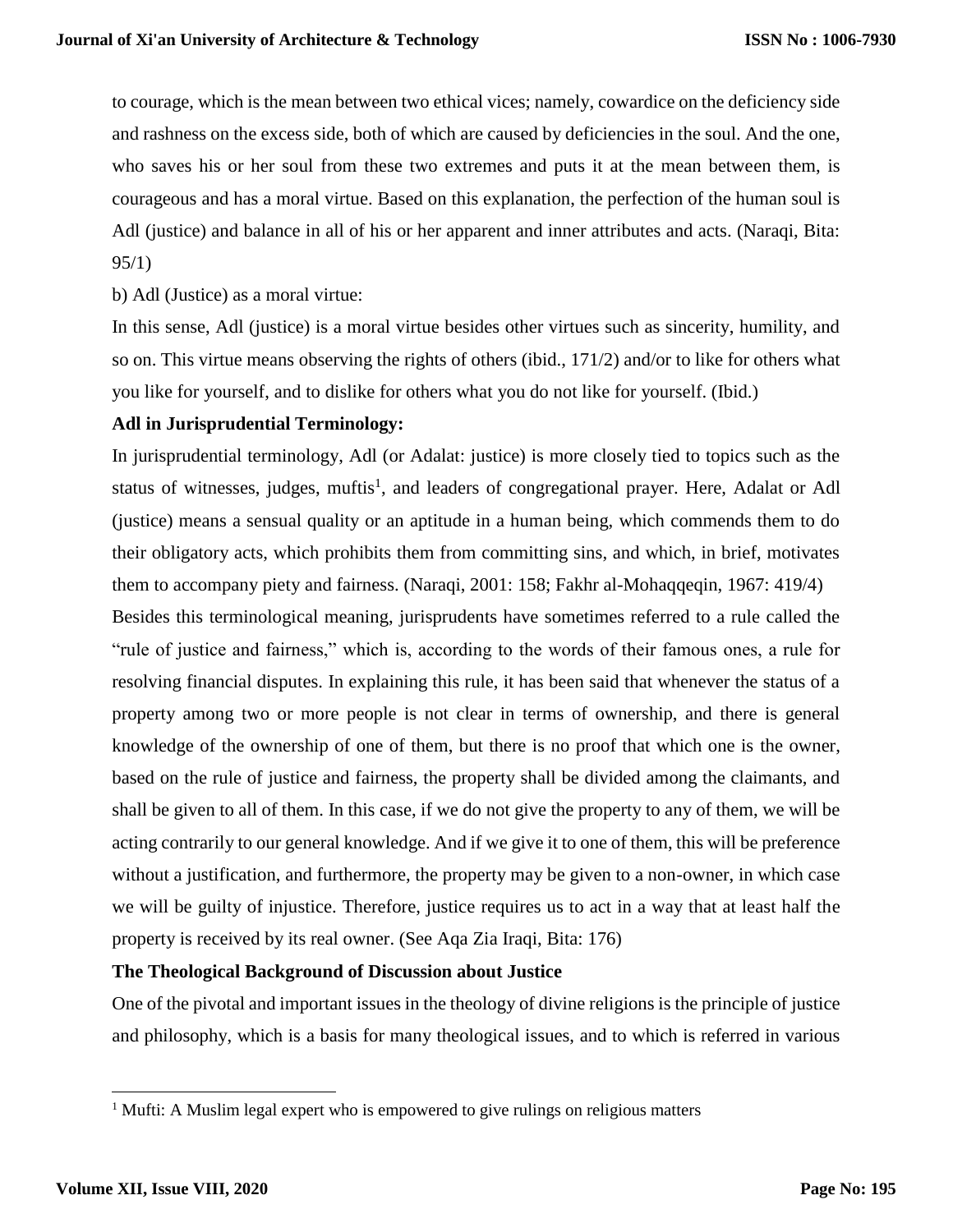topics. Although discussion about justice in the form of a theory goes back to the theological discussions in the second and third centuries A.H. (the eighth and ninth centuries A.D.), there are some evidence in religious texts suggesting that the basis of this issue has a history as long as the history of Islam. Al-Shaykh al-Saduq narrates from Imam Ali (peace be upon him) that he said: "One day, the Prophet Muhammad (peace be upon him and his descendants) was sitting in the mosque when a Jewish man came in and asked some questions about monotheism and God's attributes, including the following: 'Does your Lord oppress anyone?' The prophet answered: 'No.' The Jewish man asked: 'Why?' The prophet answered: 'Because of His awareness of its reprehensibility and because He does not need to do that.' The Jewish man asked: 'Has God revealed something to you in this regard?' The prophet answered: 'Yes.' Then, he recited some Qur'anic verses for him." (Al-Shaykh al-Saduq, 2009: 397-398)

What is obtained from historical studies is that the issue of justice is particularly tied to the topic of rational goodness and reprehensibility. The first historical signs of discussions about goodness and reprehensibility should be pursued in theological discussions in the first two centuries A.H. (the seventh and eighth centuries A.D.). And the purpose of raising such points was mainly to justify the fact that divine acts are done based on wisdom. In this regard, we should refer to the first theological question being discussed, which was discussion about "compulsion or choice?" And one of the arguments of those who negated compulsionism was God's wisdom and justice. They argued that if man was compelled to do his acts, then, duties, rewards, punishments, promises, and warnings would be void, and this would be generally in vain. Whereas God is free from doing pointless acts and acts which are away from wisdom, and this is reprehensible. As a historical example, we can refer to discussion between Ghaylan of Damascus and Omar ibn Abd al-Aziz, the Umayyad caliph, in which exactly the same type of argument can be seen. (Wolfson, 1989: 663) Nevertheless, this kind of argument has an older root, and it has also been employed in the answer to the question that the Iraqi man asked Imam Ali, in the Battle of Siffin, about predestination. (Al-Shaykh al-Saduq, 2009: 380) Subsequently, with the advent of the Mu<sup>†</sup>tazilite's theological thought, the theory of rational goodness and reprehensibility turned into one of their fundamental principles, and perhaps their most important basis in theological topics, and became the fundamental basis of the Mu'tazilite's theological system. This principle, which was opposed by the Ashʿarites, was propounded as the Imamites and Mu'tazilites' slogan, to the extent that these two groups were referred to as "Adliyyah: the justice-centered schools" in the history of theology.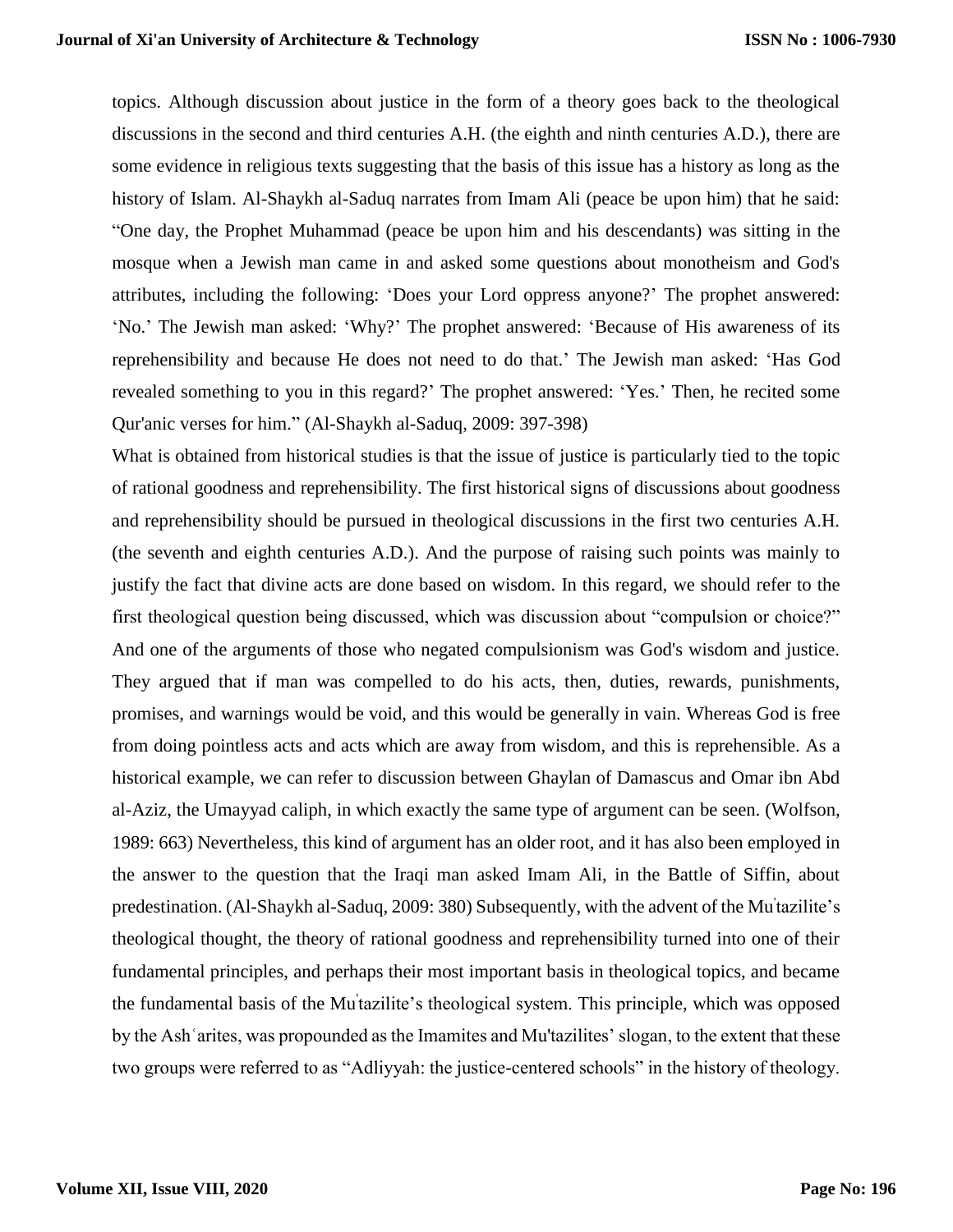#### **Adalat or Adl (Justice) as a Jurisprudential Theory**

Aside from theological discussions about justice, we must examine the question that whether the principle of justice can be propounded in jurisprudence, and be considered as a basis for jurisprudential topics. Although there have been jurisprudential discussions about it sporadically in recent times, justice has never been dealt with as a theory.

The point that needs to be mentioned before examining the proofs of the topic is that the jurisprudential theory of justice has an affirmative and a negative aspect. The affirmative aspect of justice affirms a verdict, and the negative aspect negates a verdict. For instance, the affirmative aspect states that justice is obligatory, and the negative aspect states that injustice is forbidden. Therefore, the affirmative aspect affirms a verdict in Islam, but the function of the negative aspect is only the negation of unjust verdicts from Islam. For instance, if a narrative indicates the affirmation of an unjust verdict, the negative aspect of the rule of justice will negate it. The negative aspect of it can also be called the "rule of the negation of injustice." (Hasanali Aliakbarian, 2008: 39)

Therefore, firstly, we are going to examine the proofs for propounding justice as a comprehensive jurisprudential theory and rule. And then, we will look for its applications in jurisprudence.

#### **Proofs Affirming the Jurisprudential Rule of Justice**

#### **Proof 1: The Rational Proof**

Perhaps the most important proof that justice should be a rule is the rational proof. An independent rational proof, as proved in the jurisprudential principles, is considered among jurisprudential sources, and it can affirm a religious verdict. (Mohammad Baqir al-Sadr, 1997: 202/2) Now, based on this presumption, it should be said that the most important instance of a rational verdict is undoubtedly the rational goodness of justice and the rational reprehensibility of injustice. Such that whenever an example of rational verdict is mentioned in the jurisprudential principles, they talk about justice and injustice. And they have even referred all rational verdicts to the goodness of justice and the reprehensibility of injustice, which means whatever is good is an instance of justice, and whatever is reprehensible is an instance of injustice. Although, from the viewpoint of some scholars, the rational verdict for the goodness of justice is due to the public interests resulting from it, which maintains the regime in power, and which causes the survival of human beings (Mozaffar, 2008: 244), this has no contradictions with the inherent goodness of justice, and this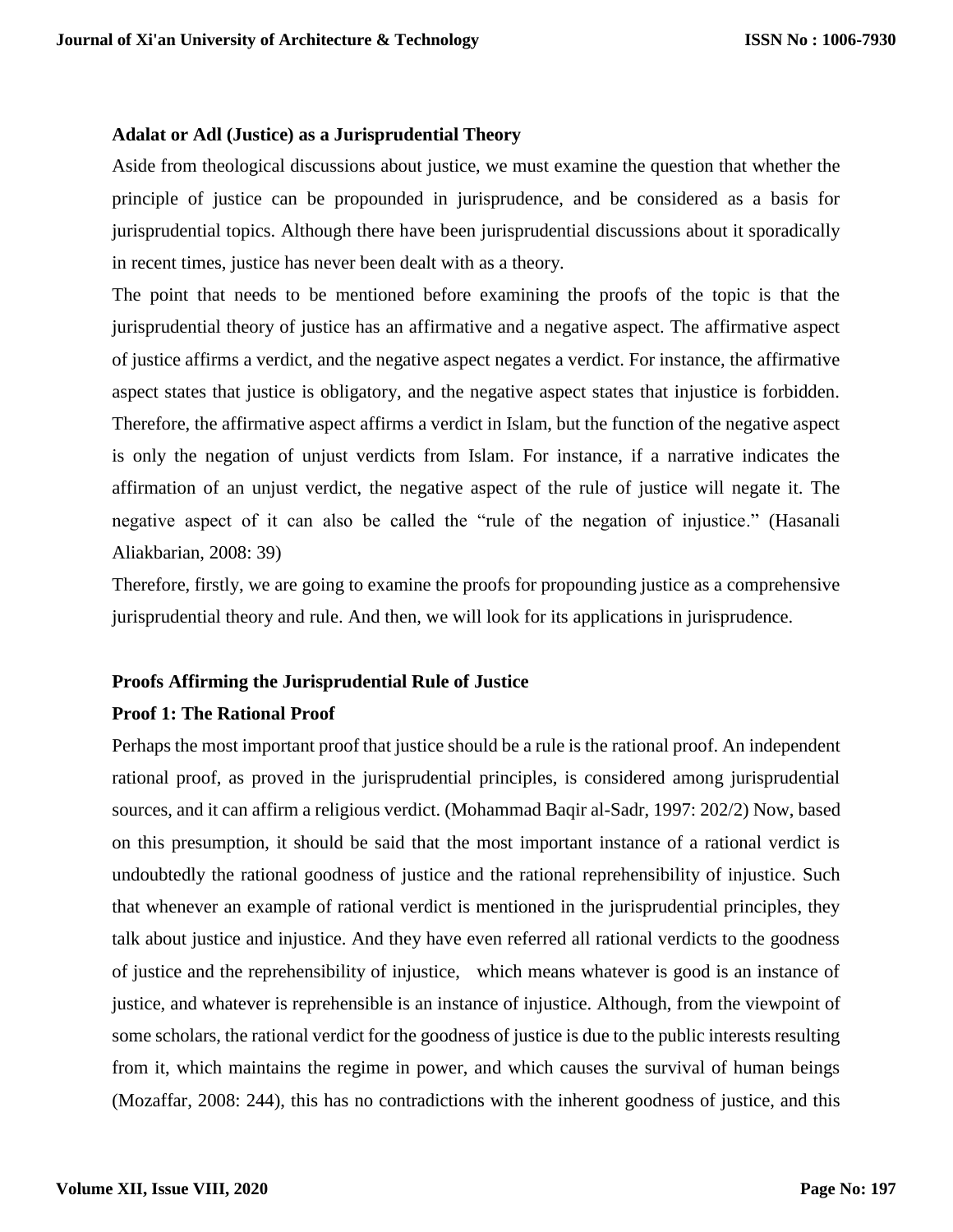rational verdict, whatever its origin, is a definitive rational verdict, and can affirm a religious verdict. Therefore, if human reason determines something as a definitive instance of justice, it will issue a verdict of its goodness. And if it determines something as an instance of injustice, it will issue a verdict of its reprehensibility. And then, by issuing a verdict that the religious verdict accompanies the rational verdict, it will conclude that Shari'a has such a verdict in this regard as well. Because based on proofs given in what follows, reason is one of God's proofs to humans, and its perception is valid in the world of legislation, as it is the case in the world of creation. Of course, this rational verdict must be considered in conjunction with another rational verdict.

Because reason considers itself as having the right of perception in cases where the holy legislator has not expressed his explicit opinion. Therefore, if it is proved in some cases that Shari'a has definitely given its verdict, though opposing the perception of reason, then, reason will follow Sharia's verdict. Therefore, the perception of reason about instances of justice and injustice is valid when there are no definitive narrative proofs available. But if there is no narrative proof in a case, or there is, but not valid and definitive, or if it is based on guessing, and reason has a definitive perception that whether the case is an instance of justice or injustice, this will be the rational verdict which shall be followed.

#### **Proof 2: Qur'anic Verses**

There are many verses in the Holy Qur'an that prove the desirability of justice before God, and that indicate the fact that as justice is the structure, basis, and foundation in the divine creation system, all divine commands and prohibitions are based on justice and negation of injustice in the divine legislation system as well, which is, in turn, indicative of the fact that justice, as a comprehensive rule, covers the whole sphere of Shari'a, And that whatever is just, is God's decree too, and whatever is unjust, it is far away from the divine realm to make a verdict of it.

#### **a) Verses in which the term "Adl: justice" has been employed:**

- Surah al-Naḥl: Verse 90) "Surely, God commands justice, good-doing, and giving to kinsmen"

Three things have been commanded in this noble verse, the first of which is justice. This indicates two things:

First, justice has a special place before God and it is always commanded by Him.

Second, instances of justice are identifiable to humans; otherwise, God would not have commanded it. Therefore, wherever the human identifies a thing as an instance of justice and he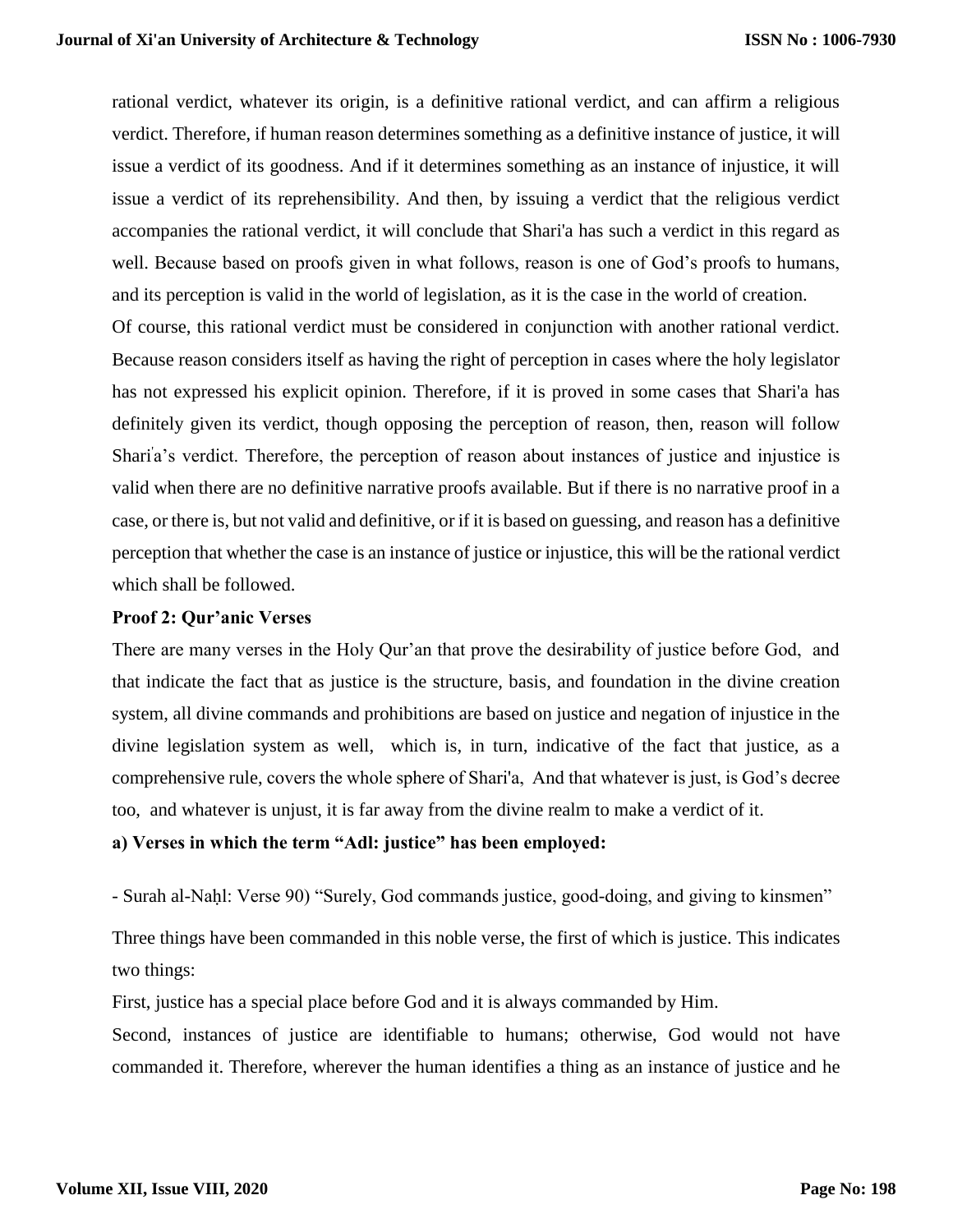is sure about it - because if he is not sure about it, he will not consider it as an instance of justice then, it would be one of the instances that God has commanded.

It may be argued that this sentence is declarative; that is to say, God is informing us of the real world, and He declares that whatever verdicts He gave were instances of justice. But this does not seem correct. Because firstly, "good-doing" and "giving to kinsmen" have also been commanded besides commanding justice, and regarding these two cases, the sentence is definitely originative. And it does not make sense that the sentence is declarative, but it rather commands us to do things and care for our relatives. And based on the uniformity of context, it must be said that this is also the case with regard to justice. Secondly, at the final part of the verse, God has employed the expression "He advises you," which means that these are pieces of advice, which match practical commands, and which shall be put into practice.

The other point is about instances of justice, which is likely to be the same things that God has commanded. But this possibility is also ruled out by the fact that in such a case, the divine word will be in vain. Because it will mean that God commands what he has commanded. Hence, the meaning of justice is its customary concept; i.e. intellectual and rational justice, which is commanded by God. Based on this explanation, a comprehensive rule in the field of jurisprudence will be extracted from this verse.

- Surah al-Mā'idah: Verse 8) "O you who believe! Be you always securer of equity for God in bearing witness; and do not let detestation for a people make you depart from justice. Be just; that is nearest to piety; and fear God. Surely, God is Well Aware of what you do"

Both terms "equity" and "justice" have been mentioned in this noble verse. Nonetheless, we mean the second part of the noble verse, where justice has been commanded. Although some say that it is possible that the term justice is used in this verse to mean behavior and interactions in society, whose meaning will be close to that of fairness, and the context of the verse, which blames moving away from justice due to detestation, strengthens this possibility as well, it should be noted that as this is the case in many divine verses, this verse also has a general statement at its final part as a conclusion, and proves the general goodness of justice. Because after commanding justice towards enemies, the reason mentioned is the closeness of justice to piety. Thus, if you have to deal justly even towards enemies, then, justice is totally good before God. Hence, this verse, too, expresses a general criterion and a comprehensive rule, and sees justice as the basis and foundation of piety.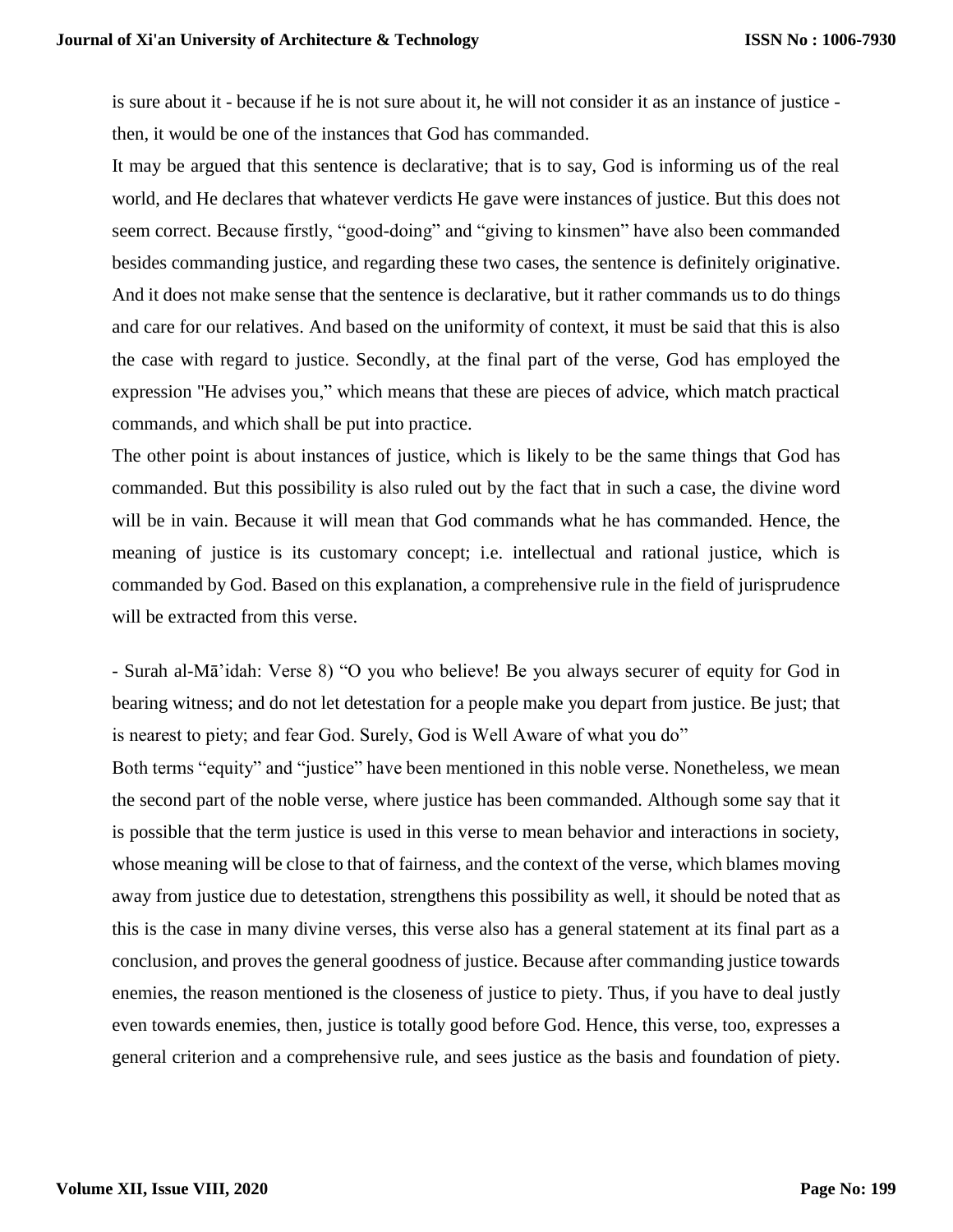Then, the more we judge and act based on justice, the closer we will become to piety. And the more we judge based on injustice, the farther we will be away from piety.

# **b) Verses in which the term "Qist: equity" has been employed:**

- Surah al-Aʻrāf: Verse 29) « Say: 'My Lord has commanded equity' »

The reasoning for this verse is almost the same as that for Verse 90 of Surah al-Naḥl. In this verse, the term "Qist: equity", which is another term for expressing Adl (justice), has been commanded by God. These verses indicate that the divine legislation system is based on justice, and that every jurisprudent, who steps into the domain of inferring divine decrees, must take the issue of justice very seriously.

- Surah al-Ḥadīd: Verse 25) "Indeed, We sent Our Messengers with the clear signs, and sent down with them the Book and the Balance so that people establish equity"

In this verse, God considers the final purpose of sending the messengers to establish justice and equity. Therefore, the purpose of divine legislation is nothing but the establishment of justice, and the basis of God's legislation and decrees consists of justice and negation of injustice. This important issue cannot be achieved except through consideration of justice in the process of inferring religious verdicts. If the jurisprudent does not give verdicts based on what he sees as instances of justice, and if he does not base his religious decrees (fatwas) on justice, how will this divine goal be achieved? Therefore, it is not possible to imagine constructing a society, in which justice is ruling and secures divine goals while its jurisprudence and religious decrees are not based on justice. Hence, this verse, too, refers to justice and equity as a comprehensive rule, and reminds us of its importance in the process of inference.

#### **c) Verses that have commanded justice in particular cases:**

- Surah An-Nisā': Verse 58) "God commands you to deliver the trusts back to their owners; and when you judge among people, to judge based on justice; How excellent is the admonition that God gives you! Surely, God is the All-hearing All-seeing"

- Surah al-Mā'idah: Verse 42) "And if thou judgest among them, judge equitably; Surely God loves the equitable"

- Surah al-Baqarah: Verse 282) "O you who believe! When you contract a debt one upon another for a stated term, then write it down and let a writer write it down justly between you"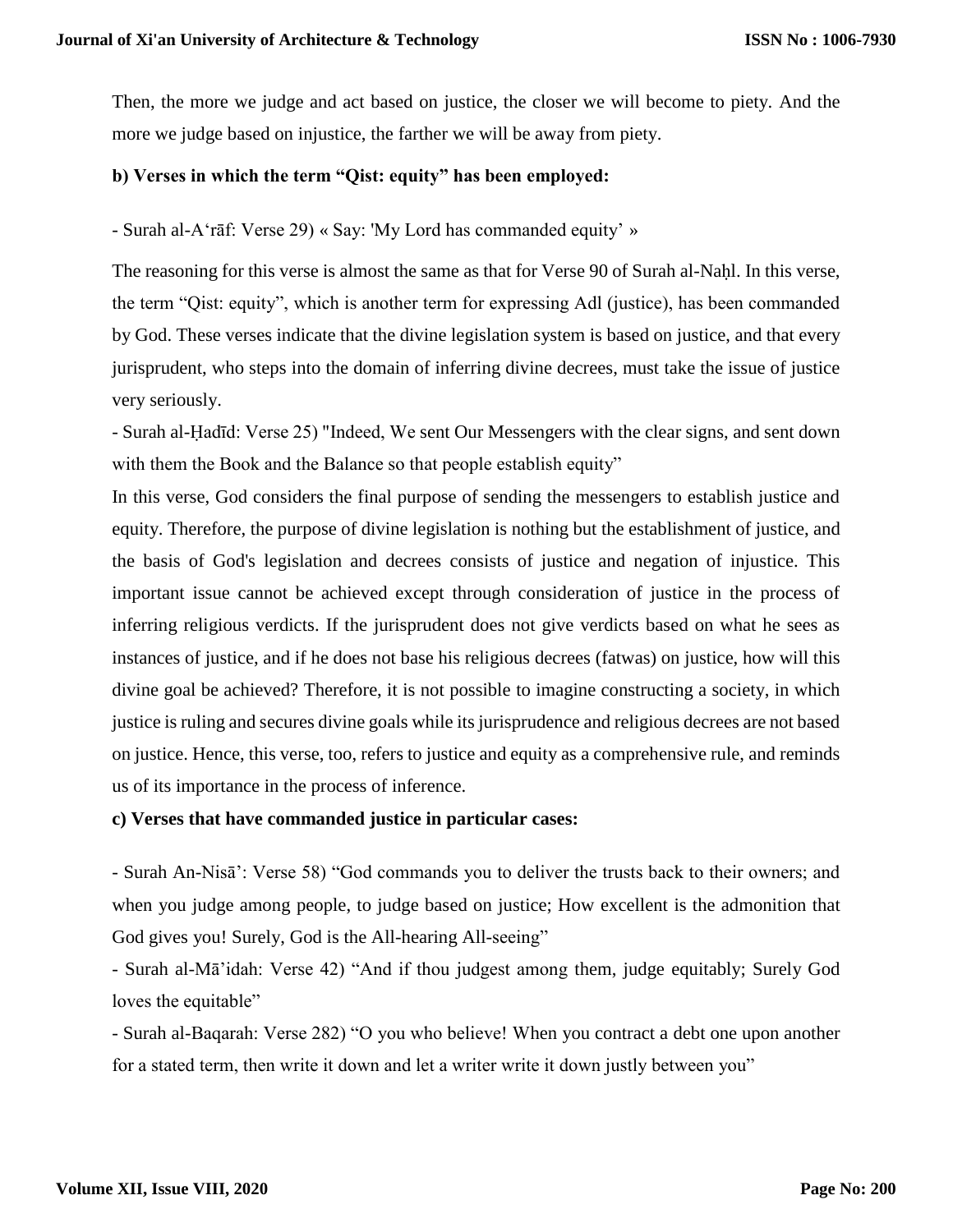- Surah An-Nisā': Verse 3) "If you fear that you may not be able to act equitably towards orphans, then marry such women as seem good to you, two or three or four; But if you fear that you may not be able to act justly, then only one"

These verses besides many other verses in the Holy Qur'an, which have commanded equity and justice in various cases, are indicative of the importance of justice in the view of the Holy Qur'an. And as can be seen, all these cases entail religious verdicts, and the reason is that they are based on justice. Hence, a general criterion for justice can be extracted from these verses altogether, which must definitely be taken into consideration during the process of inference.

# **Proof 3: The Traditions**

There are many traditions about justice in religious sources, which can be categorized as follows:

# **a) Traditions that consider justice as a benchmark:**

- "Justice is God's scale on the earth; so whoever perceives it will go to heaven, and whoever gives it up will go to hell." (Mirza Nuri, 1987: 317/11)

- "Justice is the strongest foundation" (Ibid.: 318)

- "Justice is the cause of the survival of decrees" (Ibid.: 318)

- "God has set justice as a cause of the stability of people and to keep them away from injustice and sins" (Ibid.: 320)

#### **b) Traditions that commands rulers to be just:**

For instance, Imam Ali writes to Malik Al-Ashtar:

"Do justice for God and do justice towards people on behalf of yourself, your near ones, and those of your subjects for whom you have a liking ....... The thing most coveted by you must be the one which is the most equitable for right, the most universal by way of justice, and the most comprehensive with regard to the agreement of those who are under your rule" (Sayyed Radhi, 1993: 368)

#### **c) Traditions that consider justice as the principle of divine decrees and commands:**

- God has not sent any messenger unless he taught goodness, justice, moral virtues, and good deeds. (Mirza Nuri, 1996: 121/4)

- God does not command his servants except to be just and do good things. (Qomi, 1988: 389/1)

- Telling the truth, judging based on justice, and fulfilling the promise are all religious decrees.

(Al-Shaykh al-Saduq, 1982: 113/1)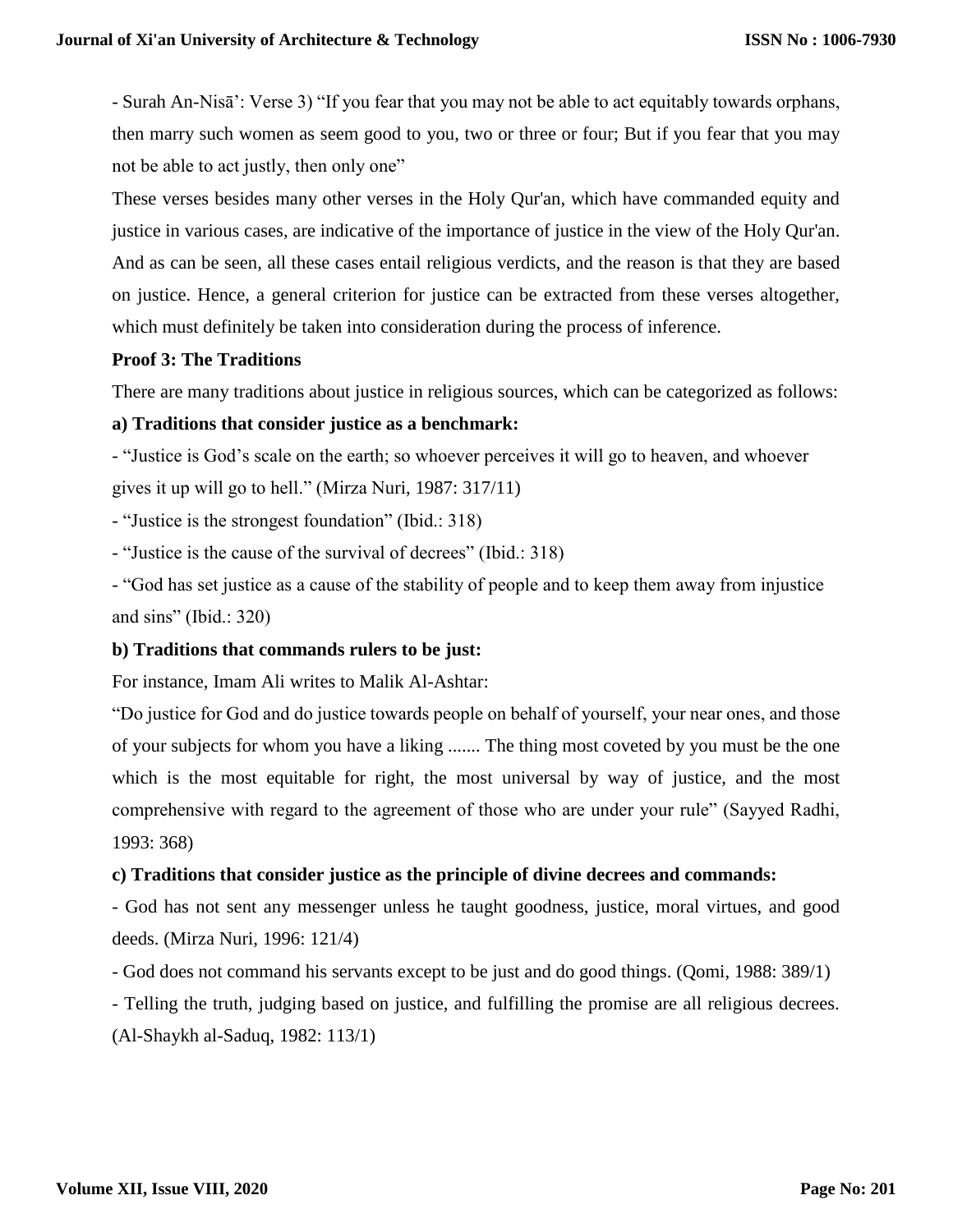# **d) Traditions that consider the presence of justice and negation of injustice a reason for issuing a verdict:**

For instance, in addition to Qur'anic verses, some traditions have also mentioned the injustice existing in usury as a reason why it is forbidden:

- "... Because usury causes corruption and injustice" (Al-Shaykh al-Saduq, 2007: 483/2)

- It is mentioned in Abu Wilad's Ṣaḥīḥah (a collection of authentic traditions (Hadith) gathered by Abu Wilad) that Imam Sadeq considers Abu Hanifa's verdict of the non-obligation of paying the excess rent for the duration beyond the rental period as being unjust, and gives a verdict of the obligation of paying the rent for the excess time. (Al-Kulayni, 1986: 291/5)

- Another tradition states that any effort that a usurper makes over usurped property is of no value to him or her, and he or she deserves no compensation; because he or she is unjust, and the trouble that an unjust person takes is of no value. (Al-Tusi, 1986: 295/6)

- In another tradition, the imprisonment after enforcing the religious hadd (a punishment mandated and fixed by Islamic law (Shari'a)) is considered injustice, and thus nullified. (Ibid: 314/6)

#### **Evaluation of the Proofs**

It is fair to say that by putting these proofs together, we can conclude that justice is a criterion and rule in jurisprudence. Although some of these traditions are weak in terms of evidence, if we take a comprehensive look at all the proofs, their content can be attributed to the Imams; because it is in accordance with the Qur'an and reason. Hence, the weakness of evidence in these traditions can be offset by other proofs, which can at least be considered as confirmatory evidence. Taking into account what have been mentioned above, it is a bit unfair to deny the fact that justice is a rule and theory in the sphere of verdicts.

# **Functions of "justice and negation of injustice" in the process of inference**

# **A criterion for evaluating narrative proofs**

One of the most important functions of the theory of "justice and negation of injustice" is the evaluation of narrative proofs. To explain this point, it should be said that sometimes some of these narrative proofs explicitly contradict the basis of justice and negation of injustice, and contain verdicts which are rationally considered unjust. If the narrative proof definitively has such a conflict with justice and negation of injustice, the said rule will be applicable, and can be a criterion for judging the narrative proof, and giving a verdict that the proof is not issued by the holly legislator. From among instances of this function, we can refer to Imam Khomeini's fatwa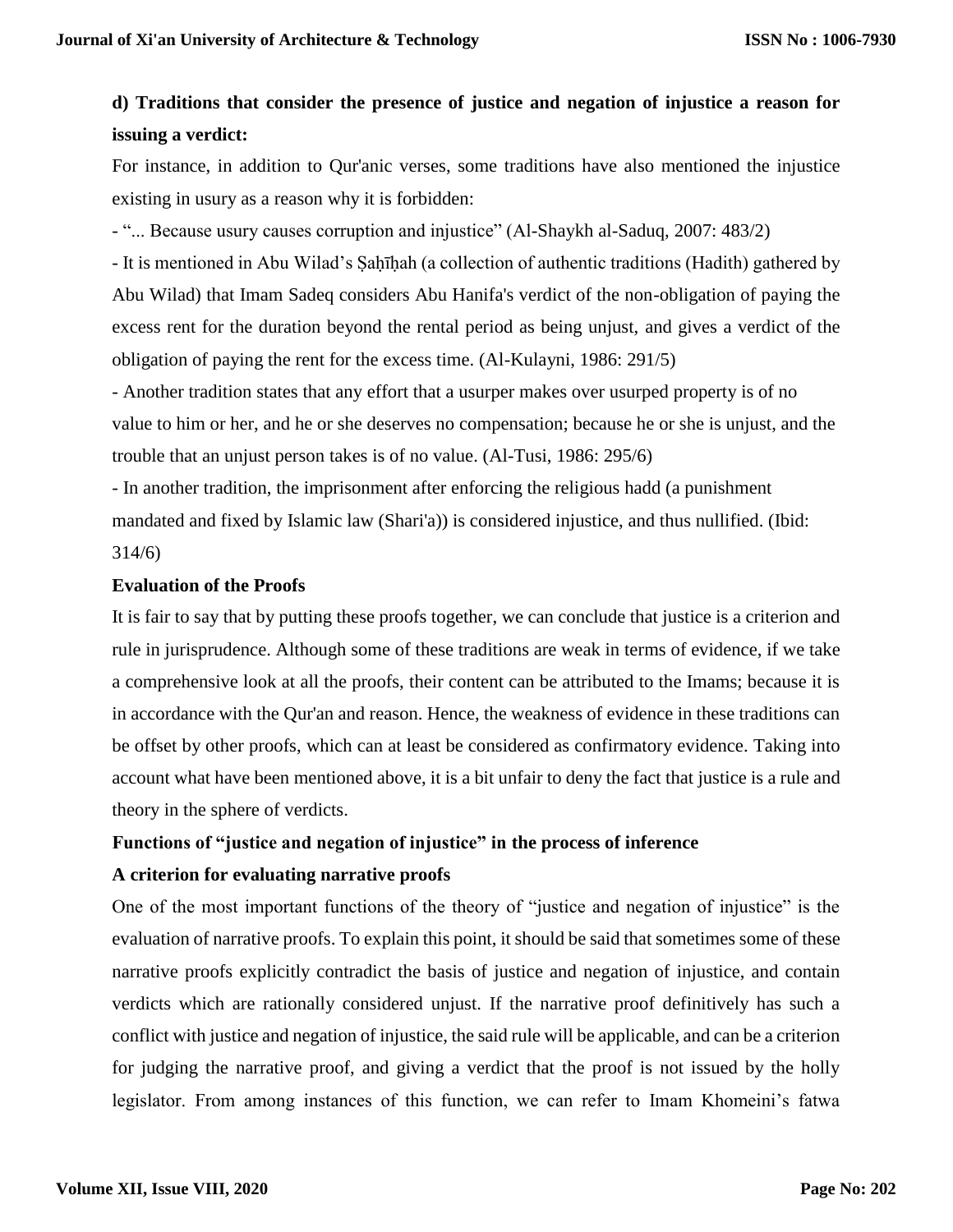(religious decree) on legitimate tricks for usury. Since the nature of usury is unjust, and by changing its name, its unjust nature will not change, Imam Khomeini considers traditions found about the legitimate tricks for usury to be fabricated to defame the Holy Imams.

In this regard, Imam Khomeini writes:

Considering God's words where He says: "And if you repent, you shall have your capital; neither you have dealt unjustly [with others] nor will you be dealt with unjustly", it seems that according to the Holy Legislator, it is unjust to receive something more than your capital. And its philosophy is that if there is no cause, a verdict shall be set. And it is clear that injustice will not be removed by changing the name while excess money is taken. And it was previously said that in the authentic traditions and the like, the reason why usury was forbidden had been considered to be that people would turn away from trade, and that it would cause corruption and injustice. (Imam Khomeini, 2000: 553/2)

And elsewhere he says:

If it is assumed that authentic traditions, indicating the legitimacy of tricks, are quoted, they must be interpreted or referred to experts in this field [and they cannot be accepted with this apparent form of theirs]. Because these tricks cannot, in this way, be cleared of the fact that they are a subject of injustice and corruption. (Ibid.: 544)

#### **Constraining and expanding the narrative proofs**

Another function of justice and negation of injustice is expanding or constraining the narrative proofs; that is to say, in cases where the generality of a narrative proof, and not itself, is a subject of injustice, and conflicts with justice, based on the rule of justice and negation of injustice, it is possible to constrain the narrative proof and/or if it is constrained, it can be considered as being general. For example, we can refer to a problem in the topic of Qisas (equal retaliation).

Based on the generality of the verse "An eye for an eye" (Al-Mā'idah/45) in the topic of Qisas for eyes, some jurisprudents have believed that if the victim of a crime performs Qisas using a tool that causes the perpetrator to suffer more than the victim does, and that brings about a greater pain to him or her, there will be no problem, and the victim will not even be subject to a discretionary punishment. Because the verse is general and does not necessitate any particular conditions. But, in criticizing this view, the author of the book "Al-Jawahir" writes the following:

If greater suffering is caused to the perpetrator, such a view will not be free from problems. But rather this is a pain that the perpetrator does not deserve, thus, he or she is subjected to injustice.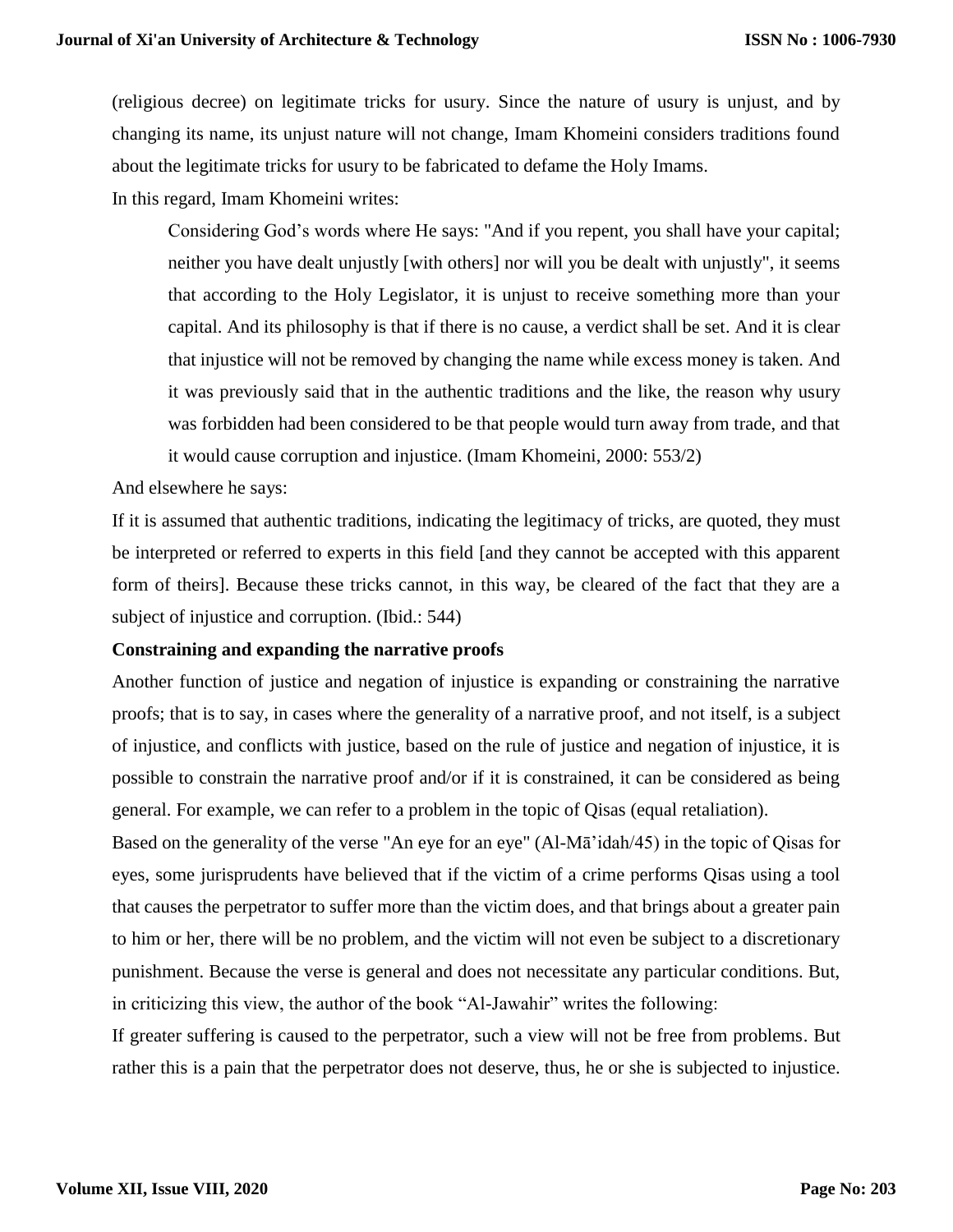So, it would be preferable to choose an easier way to perform Qisas, even though the perpetrator has committed the crime using a harder tool. (Najafi, 1983: 361/42)

#### **The basis for the issuance of verdicts in non-prescribed cases**

Another function of justice and negation of injustice is that in non-prescribed cases, wherever the case is one of the definitive cases of justice or negation of injustice, you must judge based on justice in that case, and you cannot refer to practical principles immediately after noticing the absence of narrative proofs. This is due to the fact that based on the proofs available for the rule of justice, this rule is considered a certain piece of evidence and a definitive reason. And, as a constant rule, evidence always takes precedence over a principle. There are many examples of this function in jurisprudence, some of which will be referred to in what follows.

For instance, some jurisprudents have considered respecting justice in matrimonial duties as a condition, to the extent that it is forbidden to divorce one's wife if a person does not properly fulfill his wife's right and divorces her, because this divorce involves injustice towards her.

Another example is the pricing of benefits and of a building constructed on a piece of land, as well as determining the amount of compensatory payment. In the topic of compensatory payment in cases where there is disagreement among experts about prices, the author of the book "Al-Jawahir" says: "According to some jurisprudents, the prices shall be added together and divided by the number of prices to obtain the average price." Then, he criticizes the opinions of others, and accepts the above-mentioned opinion, arguing: "The reason is that this method is a requirement for the justice, which brings together the buyer's right and the seller's right." (Najafi, 1983: 290/23) The author of the book "Al-Anaween" too sees this view as being true, and states that the reason is that it is based on justice, and that this way, no injustice will be imposed on anybody. (Maraghi, 1996: 545/2)

And about demanding a debt, Sheikh Ansari says: "If a price or any debt is due, the owner shall accept it if being paid; because refusal to accept it will cause injustice and loss." (Sheikh Ansari, 1994: 216/6)

Another case is where a person knows the value of property he or she owes somebody else, but he or she does not know the person, and only knows that the person is among certain persons. In this case, some ways have been mentioned in order to stand cleared of the debt, and the author of the book "Orwah" has considered the best way to be the distribution of property among all of them equally. (Tabatabaei Yazdi, 1988: 382/2) Sayyed Mohsen al-Hakim considers the reason for this view as being the rule of justice. (al-Hakim, 1995: 497/9)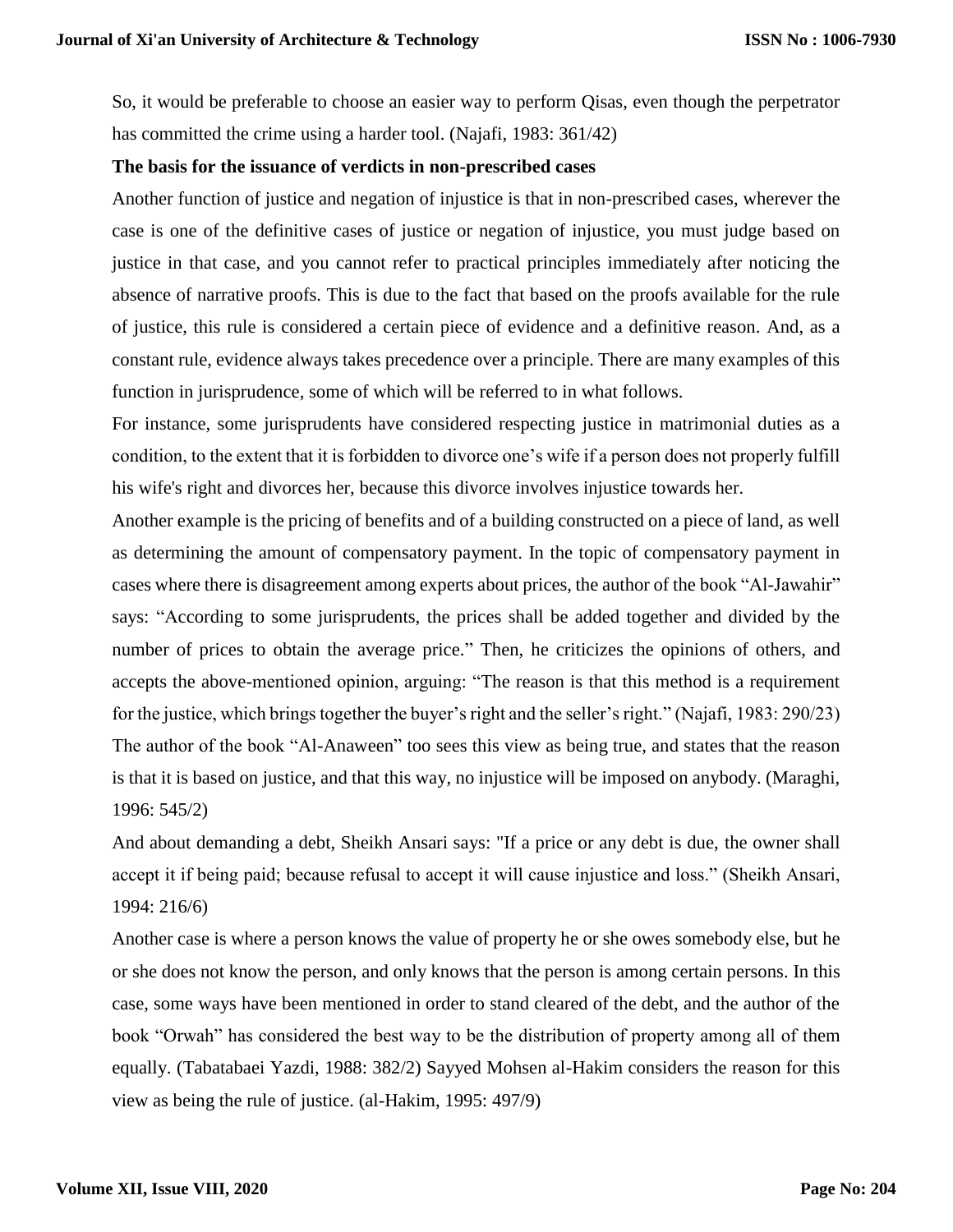#### **Justice as a basis for adopting verdicts in the discretionary sphere of Shari'a**

One of the other fundamental functions of the rule of justice is that in cases where the subject of a verdict undergoes changes, and the survival of the verdict in its previous form will contradict justice, we can nullify the previous verdict based on justice, and issue a new verdict in a way that is based on justice.

For example, we can refer to the issue of the restoration of wastelands. As we know, according to the traditions, whoever restores a piece of wasteland will be its owner. (Al-Kulayni, 1986: 280/5) In the early days of Islam and during the era of the Imams' presence, this decree was quite just, and anybody who worked more and made more efforts to restore wastelands, was the owner of those pieces of land based on his or her own efforts. Because the facilities, which were at their disposal, were not much different, and did not give some of them more opportunities than the others had. But nowadays, due to advances in technology and the advent of new tools and machines, those who have more financial resources at their disposal can restore large amounts of land by utilizing modern tools, thus taking away the opportunity of land restoration from others. Now, if we consider constant the verdict, based on which anybody has the right to restore whatever amount of wastelands he or she wishes, this will contradict the justice in the distribution of job opportunities, and the right of many who do not have such facilities will be lost.

Martyr Sadr has posed this problem in the form of the discretionary sphere of Shari'a and says: This legislative principle in Islam, which states that anybody who works on a piece of land, and who makes an effort to restore it, has priority over others, is regarded as being just in the view of Islam. Because it would be unjust not to differentiate between someone who has worked on the land and the one who has not worked on it at all. But due to the advancements and the increased power of humans in dominating nature, this principle may be regarded as being unjust. Because once, land restoration was done in old and simple ways, which allowed an individual to only restore small areas of land. But after human power increased and tools were provided to dominate nature more than ever before, it has become possible for a few people who have financial opportunities to restore much larger areas of land and dominate it by utilizing modern tools and machines, which would eliminate social justice. Therefore, it is necessary to take into account the discretionary sphere of Shari'a in legislation, so that it can be filled with appropriate verdicts according to social situations and conditions; that is to say, in situations like in the past, absolute restoration of land shall be allowed, and in situations like in the present era, individuals shall be prohibited from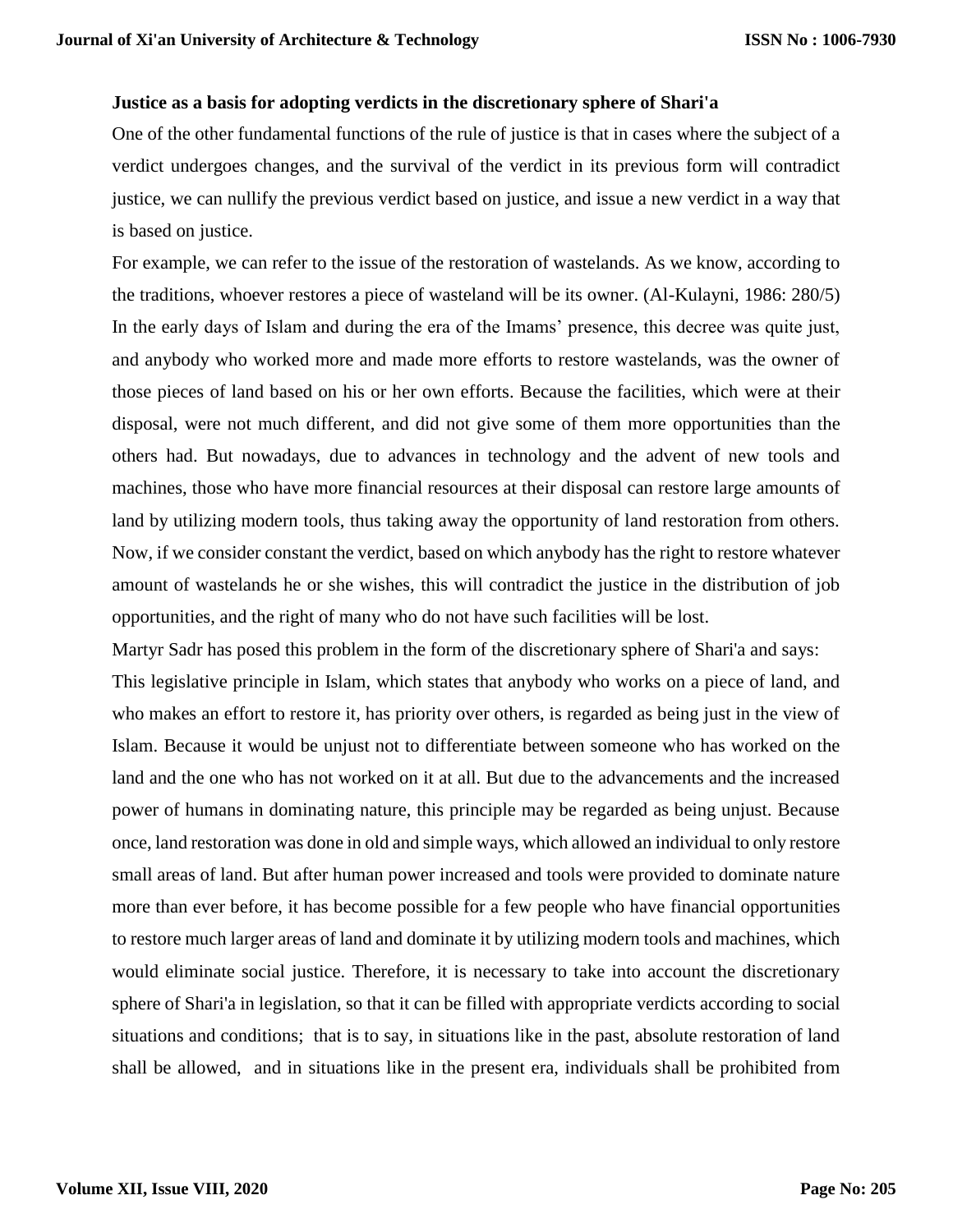restoration of land except in pieces of land proportionate to the goals of the Islamic economics and its view towards justice. (Mohammad Baqir al-Sadr, 1996: 688)

These were just some of the functions of justice in jurisprudence and the process of inference, and further research can prove more functions of it, not all of which could be investigated in this short opportunity.

# **Conclusion**

As we have seen, Justice has always been propounded as a theological theory in the religious tradition and thought. And the issue of divine justice has been the origin of the emergence of many theological topics and thoughts. But what was of concern to us was to propound justice in the form of an effective jurisprudential theory in the process of inference. Based on Qur'anic verses, numerous traditions, and the independent verdict of reason, justice can be used as a comprehensive jurisprudential rule. Although jurisprudents have considered and utilized justice and negation of injustice in some cases, the importance of justice has not been taken into account by Islamic jurisprudence to the extent that it should be. Some functions of justice in jurisprudence were enumerated in this paper as follows: its uses as a criterion for assessing the narrative proofs, as a basis for constraining and expanding the narrative proofs, as a basis for the issuance of verdicts in non-prescribed cases, and as a basis for adopting verdicts in the discretionary sphere of Shari'a. According to the author, the functions of justice are more than what were mentioned in this paper, and it requires serious studies. But this brief can also pave the way for justice-centered jurisprudential thinking. Our aim was to prove the efficacy of justice in the process of jurisprudential inference, and this fact has been proven.

#### **References**

- 1. The Holy Qur'an
- 2. Nahj al-Balaghah, Sayyed Radhi (1993), Qom, Nahj al-Balaghah Institute
- 3. Ibn Faris, Ahmad ibn Zakaria (1983). Glossary of Language Standards. Qom, Islamic Propaganda Office of Qom Seminary
- 4. Ibn Mandhur, Muhammad ibn Mukarram (1993). The tongue of the Arabs. Beirut, Dar al-Fikr for Printing, Publishing and Distribution
- 5. Al-Isfahani, Hussein ibn Muhammad Ragheb (1991). The Vocabulary of the Qur'an. Beirut-Damascus, Dar Al-Elm - Dar Al-Shamiyyah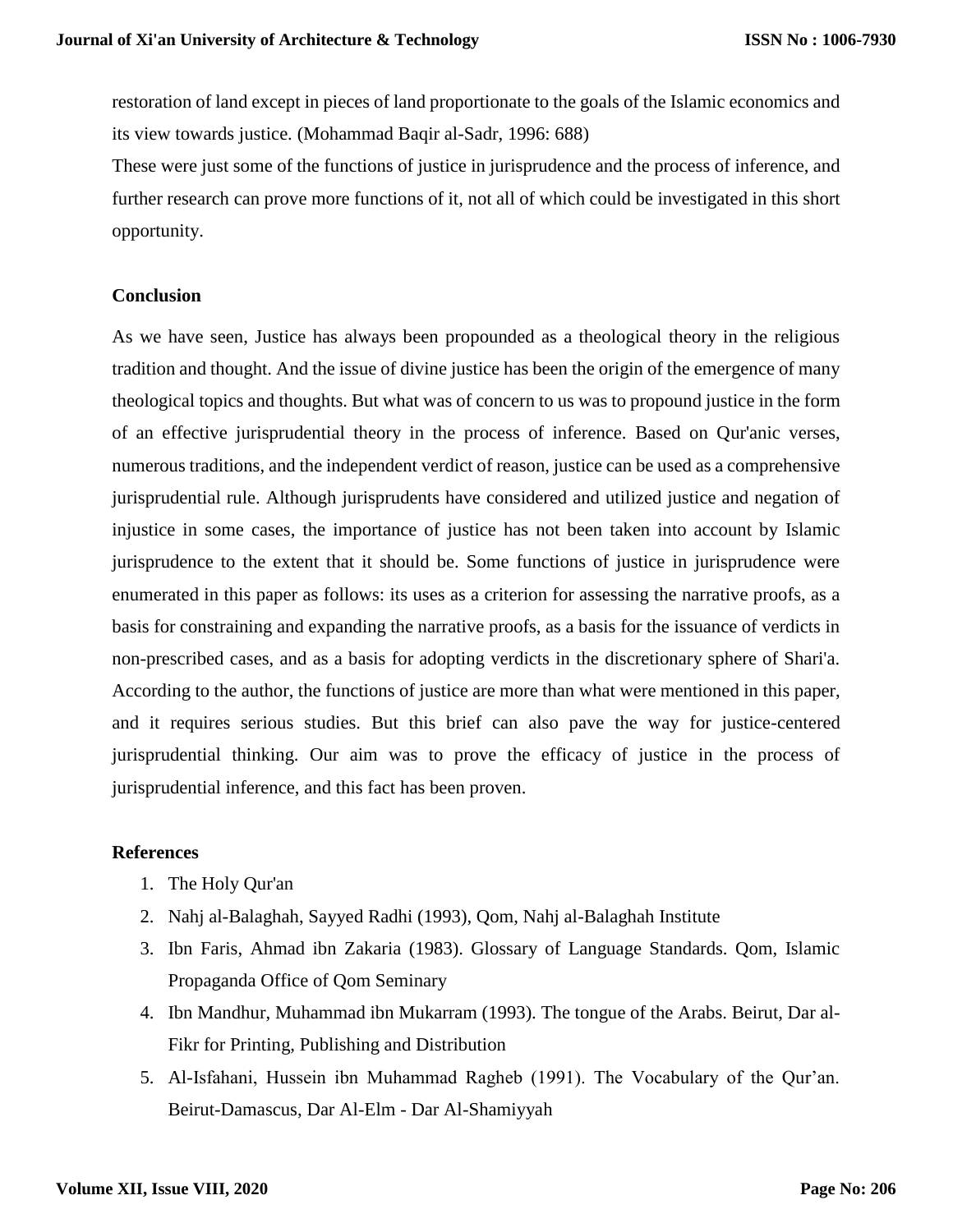- 6. Ansari, Sheikh Mortadha (1994). Al-Makasib. Qom, World Congress on Sheikh Ansari
- 7. Al-Jawhari, Isma'il ibn Hammad (1989). Al-Sihah. Beirut, The House of Knowledge for Millions
- 8. Al-Hakim, Sayyed Mohsen (1995). The one who has grasped the most trustworthy handle. Qom, Dar al-Tafseer Institute
- 9. Al-Hemyari, Nashwan ibn Sa'eed (1999). The sun of sciences and the medicine for the words of the Arabs from wounds. Beirut, House of Contemporary Thought
- 10. Khomeini, Sayyed Ruhollah Musavi (2000). Book of Sale. Tehran, Institute for the Compilation and Publication of Imam Khomeini's Works
- 11. Shirazi, Sadr al-Din Muhammad (1981). Al-asfār al-arbaʿa. Beirut, Heritage Revival House
- 12. Sahib ibn Abbad (1993). Al-muhit fi al-lughah. Beirut, The World of Books
- 13. Al-Sadr, Mohammad Baqir (1996). Our Economics. Mashhad, Islamic Propaganda Office - Khorasan Branch
- 14. \_\_\_\_\_\_\_\_\_\_ (1997). Lessons in the science of principles. Qom, The Islamic Publishing Institute
- 15. Al-Shaykh al-Saduq, Muhammad ibn Ali ibn Babawayh (2009). Monotheism. Qom, Islamic Publishing Office
- 16. \_\_\_\_\_\_\_\_\_\_\_\_\_\_\_\_\_\_\_ (1982). Al-Khisal. Qom, Publications of the Society of Seminary Teachers of Qom
- 17. \_\_\_\_\_\_\_\_\_\_\_\_\_\_\_\_\_\_\_ (1966). Ilal al-shara'i; the causes of the religious laws. Qom, Davari's Bookstore
- 18. Tabatabaei Yazdi, Sayyed Mohammad Kazem (1988). Al-Urwa al-Wuthqa: the most trustworthy handle. Beirut, Al-A'lami Institute for Publications
- 19. Al-Turayhi, Fakhruddin (1995). Majmaʻ al-Baḥrayn, Tehran, Mortazavi's Bookstore
- 20. Al-Tusi, Muhammad ibn Hasan (1986). Tahdhib al-Ahkam: The Refinement of the Laws. Tehran, House of Islamic Books
- 21. Iraqi, Zia'uddin. The Book of Judgment. Mehr Printing House, Qom, Bita
- 22. Aliakbarian, Hasanali (2008). The Rule of Justice in the Imamite Jurisprudence. Tehran, Research Center for Islamic Culture and Thought
- 23. Fakhr al-Mohaqqeqin, Muhammad ibn Hasan ibn Yusuf al-Helli (1967). Idhah al-Fawa'ed: Clarification of Benefits. Qom, Esmaeilian's Institute